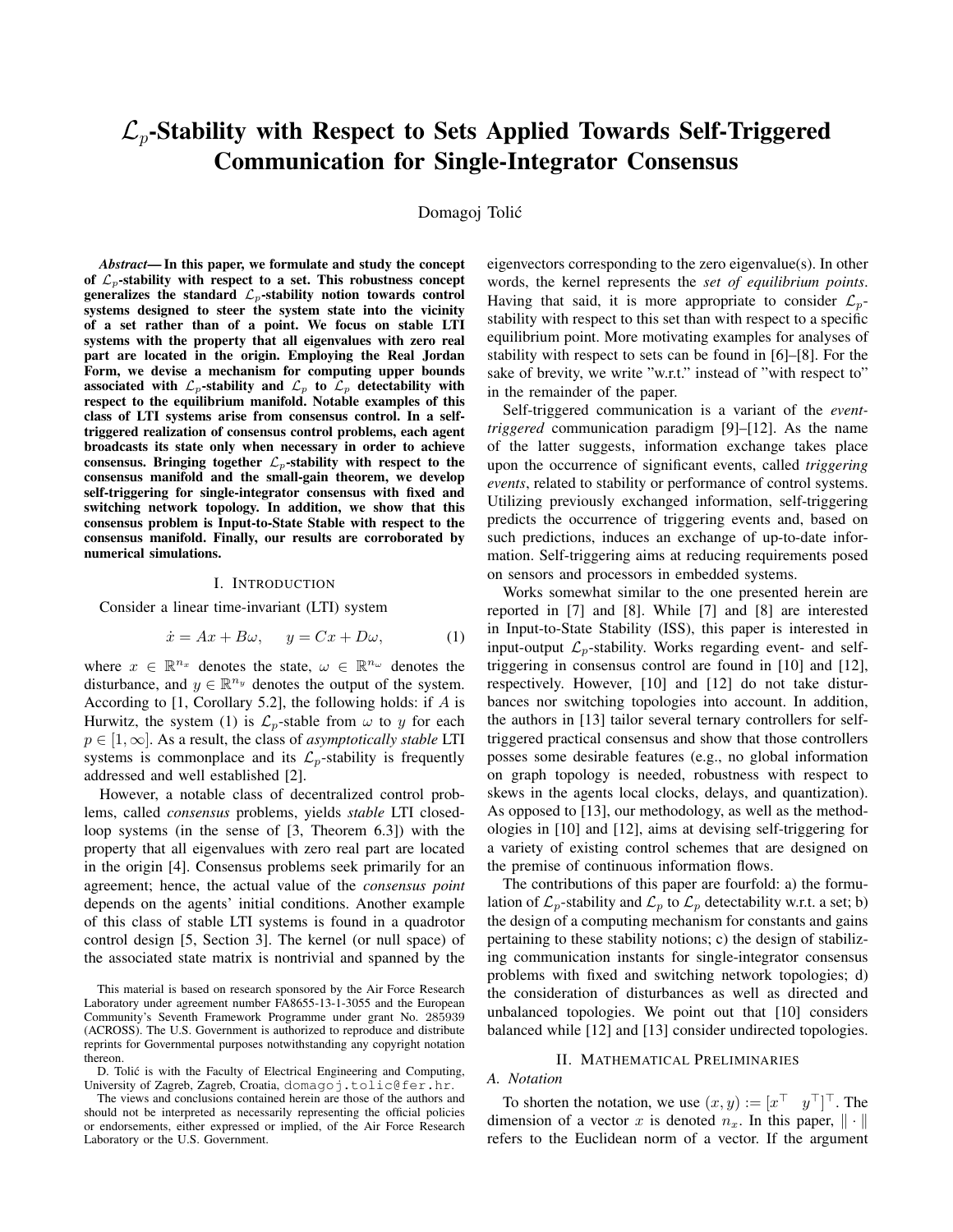of  $\|\cdot\|$  is a matrix, then it denotes the induced matrix 2norm. The set of all eigenvalues of a matrix A is denoted  $\lambda(A)$ . The kernel of a matrix A is denoted Ker(A). Given  $x \in \mathbb{R}^n$ , we define  $\overline{x} = (|x_1|, |x_2|, \ldots, |x_n|)$ , where  $|\cdot|$ denotes the absolute value function. When the argument of |·| is a set, then it denotes the cardinality of the set. Given  $x =$  $(x_1, x_2, \ldots, x_n)$  and  $y = (y_1, y_2, \ldots, y_n) \in \mathbb{R}^n$ , the partial order  $\preceq$  is given as  $x \preceq y \iff x_i \leq y_i, \forall i \in \{1, \cdots, n\}.$ An *n*-dimensional vector with all entries 0 (respectively, 1) is denoted  $\mathbf{0}_n$  (respectively,  $\mathbf{1}_n$ ). Similarly, an  $n \times m$  matrix with all zero entries is  $\mathbf{0}_{n \times m}$ . Likewise, the  $n \times n$  identity matrix is denoted  $I_n$ . The set  $\mathcal{A}_n^+$  denotes the subset of all  $n \times n$  matrices that are symmetric and have nonnegative entries. In addition, let  $\mathbb{R}^n_+$  denote the nonnegative orthant. We use  $\lambda^{1/p}$ 

$$
||f[a,b]||_{p,\mathcal{B}} := \left(\int_{[a,b]} ||f(s)||_{\mathcal{B}}^p ds\right)^{1/p},\tag{2}
$$

where  $||f(s)||_{\mathcal{B}} := \inf_{b \in \mathcal{B}} ||f(s)-b||$ , to denote the  $\mathcal{L}_p$ -norm w.r.t. a set  $\mathcal{B} \subset \mathbb{R}^n$  of a Lebesgue measurable function  $f : \mathbb{R} \to \mathbb{R}^n$  restricted to the interval  $[a, b] \subset \mathbb{R}$ . Lastly, when  $\mathcal{B} = \mathbf{0}_n$ , we write  $||f[a, b]||_p$  since this represents the standard  $\mathcal{L}_p$ -norm.

### *B. Graph Theory*

A *directed graph* is a pair  $G = (\mathcal{V}, \mathcal{E})$  where  $\mathcal{V} =$  $\{v_1, \ldots, v_N\}$  is a nonempty set of *nodes* (or vertices) with unique ID numbers, and  $\mathcal{E} \subseteq \mathcal{V} \times \mathcal{V}$  is the set of the corresponding *edges*. When the edge  $(i, j)$  belongs to  $\mathcal{E}$ , it means that there is an information flow from the node  $i$  to the node j. We do not allow *self-loops*, i.e., edges that connect a vertex to itself. The set of *neighbors* of the node  $v_i$  is  $\mathcal{N}_i = \{j \in \mathcal{V} : (j, i) \in \mathcal{E}\}\$  which is all nodes that the node v<sup>i</sup> can obtain information from. A *directed tree* is a directed graph in which every node has exactly one parent except for one node. A *subgraph*  $G^s = (\mathcal{V}^s, \mathcal{E}^s)$  of G is a graph such that  $\mathcal{V}^s \subseteq \mathcal{V}$  and  $\mathcal{E}^s \subseteq \mathcal{E} \cap (\mathcal{V}^s \times \mathcal{V}^s)$ . A *directed spanning tree*  $\mathcal{G}^s$  of  $\mathcal{G}$  is a subgraph of  $\mathcal{G}$  such that  $\mathcal{G}^s$  is a directed tree and  $V^s = V$ . A graph G *contains* a directed spanning tree if a directed spanning tree is a subgraph of  $\mathcal{G}$ .

Given a graph  $\mathcal{G}$ , the graph Laplacian matrix  $L \in \mathbb{R}^{|\mathcal{V}| \times |\mathcal{V}|}$ is defined as  $L = [l_{ij}]$ , where  $l_{ij}$  equals  $-1$  for  $j \in \mathcal{N}_i$ ,  $|\mathcal{N}_i|$ for  $j = i$ , and 0 otherwise.

### *C. Stability Notions*

Consider a nonlinear hybrid (or impulsive) system [6]

$$
\Sigma \begin{cases} \dot{x} = f(x, \omega) \\ y = g(x, \omega) \end{cases} t \in \bigcup_{i \in \mathbb{N}_0} [t_i, t_{i+1}), \quad (3) \\ x(t^+) = h(x(t)) \quad t \in \mathcal{T},
$$

where x, y and  $\omega$  are defined as in (1). We assume enough regularity on  $f$  and  $h$  to guarantee existence of the solutions given by right-continuous functions  $t \mapsto x(t)$  on  $[t_0, \infty)$ starting from  $x_0$  at  $t = t_0$ . Jumps of the state x (or impulses) occur at each  $t \in \mathcal{T} := \{t_i : i \in \mathbb{N}\}\.$  The value of the state after the jump is given by  $x(t^+) = \lim_{t \to t} x(t')$  for each  $t \in \mathcal{T}$ .

In the following definitions, we use the set

$$
\mathcal{B}_y := \{ y \in \mathbb{R}^{n_y} \, | \, \exists b \in \mathcal{B} \text{ such that } y = g(b, \mathbf{0}_{n_\omega}) \}, \quad (4)
$$

where  $\mathcal{B} \subseteq \mathbb{R}^{n_x}$ .

*Definition 1:* (global exponential stability w.r.t. a set) For  $\omega \equiv \mathbf{0}_{n_{\omega}}$ , the system  $\Sigma$  is Globally Exponentially Stable (GES) w.r.t. a set B if there exist  $k, l \geq 0$  such that  $||x(t)||_{\mathcal{B}} \leq k \exp(-l(t-t_0))||x(t_0)||_{\mathcal{B}}$  for all  $t \geq t_0$  and for any  $x(t_0)$ .

*Definition 2:* (Input-to-State Stability w.r.t. a set) The system  $\Sigma$  is Input-to-State Stable (ISS) w.r.t. a set  $\beta$  if there exist a class- $\mathcal{KL}$  function  $\beta$  and a class- $\mathcal{K}_{\infty}$  function  $\gamma$  such that, for any  $x(t_0)$  and every input  $\omega$ , the corresponding solution  $x(t)$  satisfies  $||x(t)||_{\mathcal{B}} \leq \beta(||x(t_0)||_{\mathcal{B}}, t - t_0) +$  $\gamma(\|\omega[t_0, t]\|_{\infty}).$ 

*Definition 3:* ( $\mathcal{L}_p$ -stability w.r.t. a set) Let  $p \in [1, \infty]$ . The system  $\Sigma$  is  $\mathcal{L}_p$ -stable from  $\omega$  to y w.r.t. a set  $\beta$  with gain  $\gamma \geq 0$  if there exists  $K \geq 0$  such that  $||y[t_0, t]||_{p,\mathcal{B}_y} \leq$  $K||x(t_0)||_{\mathcal{B}} + \gamma ||\omega[t_0, t]||_p$  for any  $t \geq t_0$ ,  $x(t_0)$  and  $\omega$ .

*Definition 4:* ( $\mathcal{L}_p$  to  $\mathcal{L}_p$  detectability w.r.t. a set) Let  $p \in$ [1,  $\infty$ ]. The state x of  $\Sigma$  is  $\mathcal{L}_p$  to  $\mathcal{L}_p$  detectable from  $(\omega, y)$ to x w.r.t. a set B with gain  $\gamma_d \geq 0$  if there exists  $K_d \geq 0$ such that  $||x[t_0, t]||_{p,\mathcal{B}} \leq K_d ||x(t_0)||_{\mathcal{B}} + \gamma_d ||y[t_0, t]||_{p,\mathcal{B}_y}$  +  $\gamma_d \|\omega[t_0, t]\|_p$  for any  $t \ge t_0$ ,  $x(t_0)$  and  $\omega$ .

Definitions 1 and 2 are motivated by [1], [7] and [8], while Definitions 3 and 4 are motivated by [14]. Notice that  $K$ ,  $\gamma$ ,  $K_d$  and  $\gamma_d$  in Definitions 3 and 4 are not unique.

# *D. Switched Systems and Average Dwell-Time*

Consider a family of systems (3) indexed by the parameter  $\rho$  taking values in a set  $\mathcal{P} = \{1, 2, \ldots, m\}$ . Let us define a right-continuous and piecewise constant function  $\sigma : [t_0, \infty) \to \mathcal{P}$  called a *switching signal*. The role of  $\sigma$ is to specify which system is active at any time  $t \geq t_0$ . The resulting switched system investigated herein is given by

$$
\Sigma_{\sigma} \left\{ \begin{aligned} \dot{x} &= f_{\sigma}(x, \omega) \\ y &= g(x, \omega) \end{aligned} \right\} t \in \bigcup_{i \in \mathbb{N}_0} [t_i, t_{i+1}), \quad (5) \\ x(t^+) &= h_{\sigma}(x(t)) \quad t \in \mathcal{T}.
$$

For each switching signal  $\sigma$  and each  $t \geq t_0$ , let  $N_{\sigma}(t, t_0)$ denote the number of discontinuities, called *switching times*, of  $\sigma$  on the open interval  $(t_0, t)$ . We say that  $\sigma$  has *average dwell-time*  $\tau_a$  [15] if there exist two positive numbers  $N_0$ and  $\tau_a$  such that  $N_{\sigma}(t, t_0) \leq N_0 + \frac{t-t_0}{\tau_a}$  for every  $t \geq t_0$ . In this paper, different values of  $\sigma$  correspond to different topologies  $L$ , while state jump instants  $t_i$ 's indicate when an exchange of information takes place.

# III. PROBLEM STATEMENT AND ASSUMPTIONS

Consider an LTI system (1) satisfying the following:

*Assumption 1:* All eigenvalues of A have nonpositive real parts. In addition, the eigenvalues with zero real part are located in the origin.

From [3, Definition B.14] we deduce the following. The algebraic multiplicity of A, denoted *A*, equals the multiplicity of zero as a root of the characteristic polynomial. The dimension of the kernel of A equals the geometric multiplicity of the zero eigenvalue and is denoted *G*.

*Assumption 2: A* is such that  $A = G$ .

Now, take  $\beta$  to be the kernel of  $A$ , i.e.,

$$
\mathcal{B} = \text{Ker}(A). \tag{6}
$$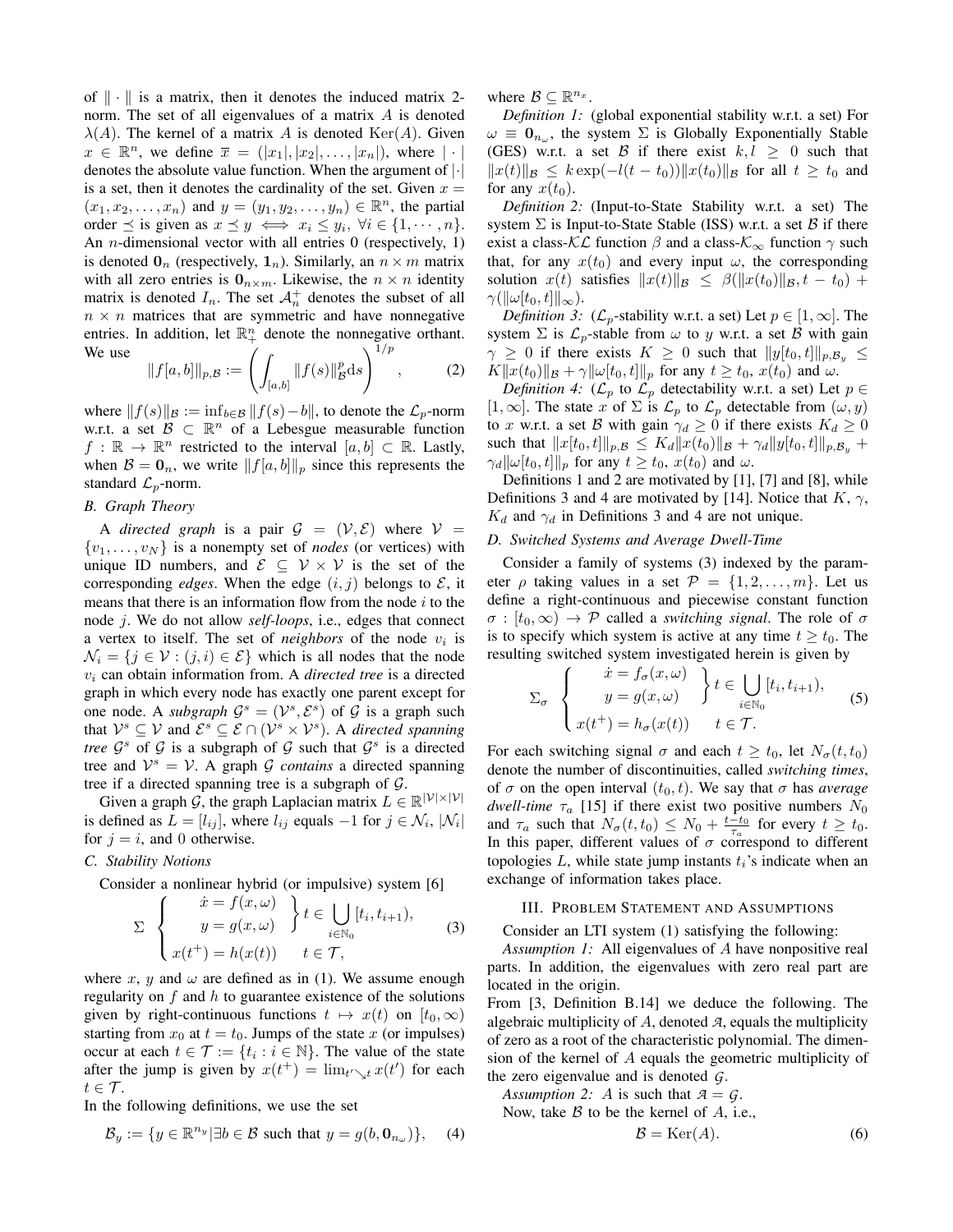Apparently,  $\|\cdot\|_{\mathcal{B}}$  measures how close the system state x is from the nearest equilibrium point, i.e., from the *equilibrium manifold*. When applied to single-integrator consensus control,  $\|\cdot\|_{\mathcal{B}}$  measures how close the agents are from achieving consensus, i.e., from the *consensus manifold*. Let us now state the problems solved in Sections IV and V, respectively.

*Problem 1:* Provided that an LTI system (1) satisfies Assumptions 1 and 2, establish  $\mathcal{L}_p$ -stability from  $\omega$  to y w.r.t.  $\beta$  given by (6) in the sense of Definition 3. In addition, develop a mechanism to compute a suitable constant  $K$  and gain  $\gamma$ . Under the same assumptions, establish  $\mathcal{L}_p$  to  $\mathcal{L}_p$ detectability of x from  $(\omega, y)$  w.r.t. B given by (6) in the sense of Definition 4. In addition, develop a mechanism to compute a suitable constant  $K_d$  and gain  $\gamma_d$ .

*Problem 2:* Accommodate the small-gain theorem towards  $\mathcal{L}_p$ -stability w.r.t. a set, and develop self-triggering for the single-integrator consensus problem with fixed and time-varying communication topologies.

Single-integrator consensus yields closed-loop dynamics that satisfy Assumptions 1 and 2. However, our framework is not constrained only to such a specific problem.

# IV.  $\mathcal{L}_p$ -STABILITY WITH RESPECT TO SET

The approach presented in this section originates from the following observations. Notice that  $\|\cdot\|_{\mathcal{B}}$  in (2) is a seminorm when  $\mathcal{B} \neq \mathbf{0}_{n_x}$ . Thus,  $\|\cdot\|_{\mathcal{B}}$  does not separate points but, rather, equivalence classes when  $\beta$  is not a singleton. In case B is a subspace of  $\mathbb{R}^{n_x}$ ,  $\|\cdot\|_{\mathcal{B}}$  is a norm for the normed space  $\mathbb{R}^{n_x}/\mathcal{B}$ . The space  $\mathbb{R}^{n_x}/\mathcal{B}$  is called the quotient space. Due to  $(6)$ , the set  $\beta$  considered herein is a closed subspace of  $\mathbb{R}^{n_x}$ . Consequently,  $\beta$  is a manifold. In quotient spaces defined in this manner, the following holds:

$$
||x + b||_{\mathcal{B}} = ||x||_{\mathcal{B}}, \tag{7}
$$

for all  $b \in \mathcal{B}$  and  $x \in \mathbb{R}^{n_x}$ . In addition, when  $\mathcal{B}_y$  is obtained from B via a linear mapping C, the set  $\mathcal{B}_y$  is a subspace of  $\mathbb{R}^{n_y}$  and we can restrict ourselves to  $\mathbb{R}^{n_y} / \mathcal{B}_y$ .

### *A. Real Jordan Form*

Let us introduce a substitution (i.e., change of coordinates)

$$
z = Tx,\t\t(8)
$$

where  $T$  is an invertible matrix (i.e., diffeomorphism), such that (1) becomes:

$$
\dot{z} = \underbrace{TAT^{-1}}_{A_D} z + TB\omega, \qquad y = CT^{-1}z + D\omega, \qquad (9)
$$

where

$$
A_D = \begin{bmatrix} J_{\lambda_1} & 0 & \cdots & 0 \\ 0 & J_{\lambda_2} & \cdots & 0 \\ \vdots & \vdots & \ddots & \vdots \\ 0 & 0 & \cdots & J_0 \end{bmatrix},
$$
(10)

and  $J_{\lambda_i}$ 's are elementary Jordan blocks of the Real Jordan Form (refer to [16, Section 1.8]). Elementary blocks  $J_{\lambda_i}$ 's are either of the form

$$
\begin{bmatrix}\n\lambda_i & 1 & 0 & \cdots & 0 \\
0 & \lambda_i & 1 & \cdots & 0 \\
\vdots & \vdots & \ddots & \ddots & \vdots \\
0 & \cdots & \cdots & \lambda_i & 1 \\
0 & \cdots & \cdots & 0 & \lambda_i\n\end{bmatrix},
$$

for a real eigenvalue  $\lambda_i \in \lambda(A)$ , or of the form

$$
\begin{bmatrix} F & I_2 & 0_{2 \times 2} & \dots & 0_{2 \times 2} \\ 0_{2 \times 2} & F & I_2 & \dots & 0_{2 \times 2} \\ \vdots & \vdots & \ddots & \ddots & 0_{2 \times 2} \\ 0_{2 \times 2} & \dots & \dots & F & I_2 \\ 0_{2 \times 2} & \dots & \dots & 0_{2 \times 2} & F \end{bmatrix},
$$

where  $F = \begin{bmatrix} a & -b \\ b & a \end{bmatrix}$ , for a complex eigenvalue  $\lambda_i = a + jb \in$  $\lambda(A)$ . Notice that  $n_z = n_x$ .

Recall that the eigenvectors corresponding to complex conjugate eigenvalues are themselves complex conjugate so that the potential calculations involve working in complex spaces. The Real Jordan Form allows us to stay in the real number system by properly choosing a basis of generalized eigenvectors of A. An algorithm for how to choose such a basis is provided in, for example, [16, Section 1.8]. The generalized eigenvectors, that form this basis, have real entries and constitute columns of  $T^{-1}$ . Likewise, the entries of T are real. Consequently,  $TAT^{-1}$ ,  $TB$  and  $CT^{-1}$  in (9) are matrices over  $\mathbb R$ . In addition, notice that  $\mathcal B$  is spanned by the last *A* columns of  $T^{-1}$ . Since  $T^{-1}$  is invertible, the first  $n_x - A$  columns of  $T^{-1}$  span a complementary space of B, denoted  $\mathcal{B}^c$ .

### *B. Reduced System*

From the form of  $A_D$  given by (10), we infer that the first  $n_x - A$  and the last  $A$  components of  $z$  are decoupled. Furthermore, the last *A* components of *z* are in the null space of  $A<sub>D</sub>$ , i.e., their values are irrelevant. Therefore, we prune the last *A* components of *z*, obtaining  $z_r$ , and reduce (9) to

$$
\dot{z}_r = A_r z_r + B_r \omega, \quad y_r = C_r z_r + D_r \omega, \quad (11)
$$

where  $A_r$  is obtained from  $A_D$  by removing the last  $A$  rows and columns of  $A_D$  (those contain all zeros anyway),  $B_r$  is obtained from  $TB$  by removing the last  $A$  rows of  $TB$ , and  $C_r$  is obtained from  $CT^{-1}$  by removing the last *A* columns of  $CT^{-1}$ . Even though D from (9) remains unaltered, we cast it as  $D<sub>r</sub>$  in order to retain uniform nomenclature. Notice that the mapping from z into  $z_r$  is not a diffeomorphism, i.e., (9) and (11) are not "equivalent". This can be seen from the fact that  $y_r$  carries less information than  $y$ , i.e.,

$$
y = y_r + b_y,\tag{12}
$$

where  $b_y \in \mathcal{B}_y$  and  $\mathcal{B}_y$  is given by (4). The term  $b_y$  in (12) is related to the loss of information due to reducing  $TB$  to  $B<sub>r</sub>$ and  $CT^{-1}$  to  $C_r$ . Basically, the nonzero terms  $B'\omega$  and  $C'z'$ , where  $B'$  denotes the last  $A$  rows of  $TB$ ,  $C'$  denotes the last *A* columns of  $CT^{-1}$  and  $z'$  denotes the last *A* components of  $z$ , are pruned from the system (9) while obtaining (11). The contributions of  $B' \omega$  and  $C' z'$  towards y lie in  $\mathcal{B}_y$  and are denoted  $b_y$ .

Notice that  $A_r$  is Hurwitz due to its construction. Hence, (11) is  $\mathcal{L}_p$ -stable from  $\omega$  to  $y_r$  for each  $p \in [1,\infty]$ . Using [1, Corollary 5.2 & Theorem 5.4], one obtains some  $K_r$  and  $\gamma_r$  for the standard  $\mathcal{L}_p$ -stability of (11).

*C. Establishing*  $\mathcal{L}_p$ -stability w.r.t.  $\beta$ 

What we have so far is the following:

$$
||y_r[t_0,t]||_p \le K_r ||z_r(t_0)|| + \gamma_r ||\omega[t_0,t]||_p,
$$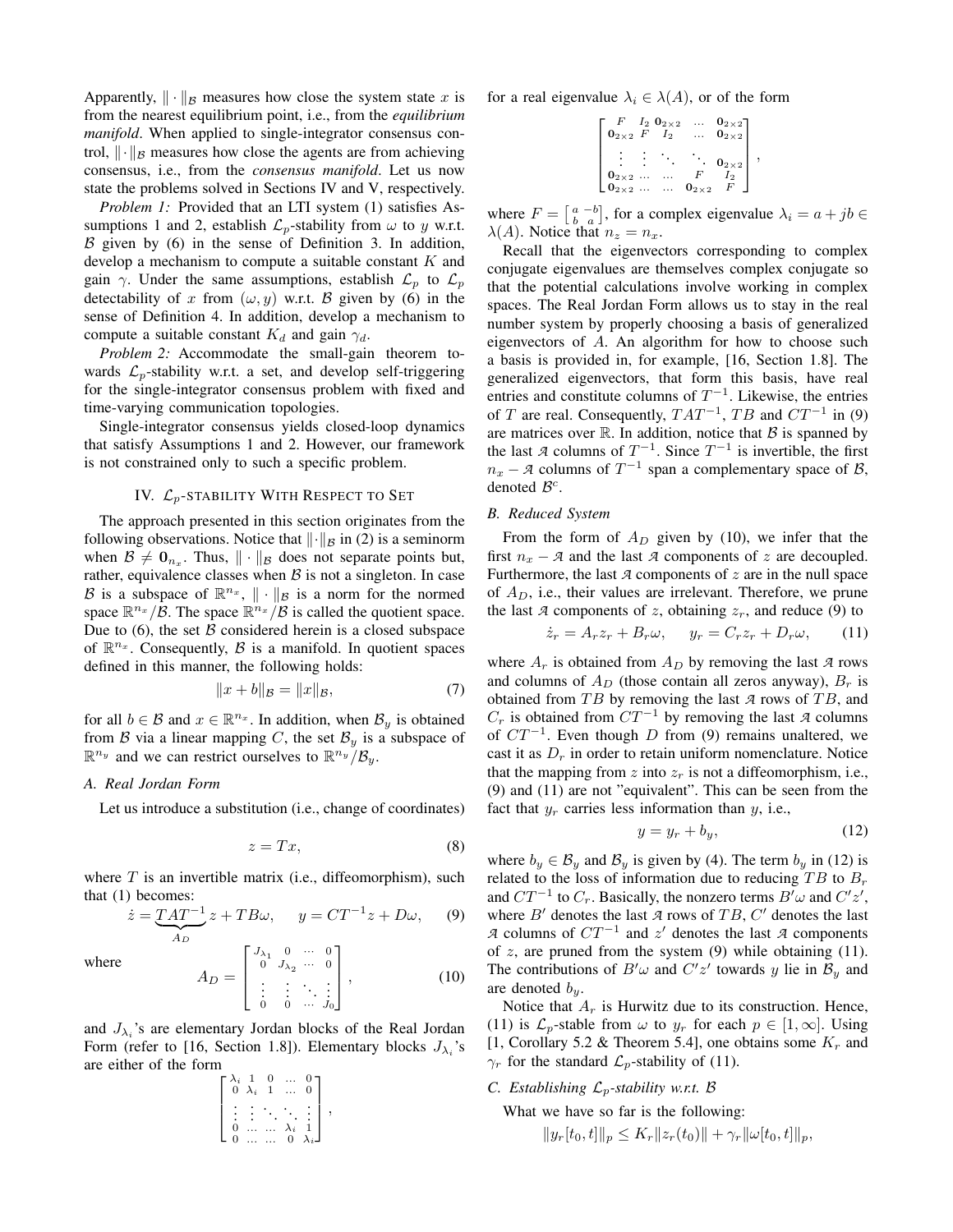

Fig. 1. A simple illustration of an angle between complementary spaces and how it relates to the norms used in our computations.

for any  $t \ge t_0$ ,  $z_r(t_0)$  and  $\omega$ . Using the analogue of (7) in the quotient space  $\mathbb{R}^{n_y}/\mathcal{B}_y$ , from (12) we infer that  $||y||_{\mathcal{B}_y} \le$  $||y_r||$ . Therefore,

$$
||y[t_0,t]||_{p,\mathcal{B}_y} \le K_r ||z_r(t_0)|| + \gamma_r ||\omega[t_0,t]||_p,
$$

for any  $t \geq t_0$ ,  $z_t(t_0)$  and  $\omega$ . Utilizing results from [17], we proceed as follows:

$$
||y[t_0, t]||_{p, B_y} \le K_r ||z_r(t_0)|| + \gamma_r ||\omega[t_0, t]||_p =
$$
  
\n
$$
= K_r ||(z_r(t_0), \mathbf{0}_A)|| + \gamma_r ||\omega[t_0, t]||_p =
$$
  
\n
$$
= K_r ||Tx_r(t_0)|| + \gamma_r ||\omega[t_0, t]||_p \le
$$
  
\n
$$
\le K_r ||T|| ||x_r(t_0)|| + \gamma_r ||\omega[t_0, t]||_p \le
$$
  
\n
$$
\le K_r ||T|| ||P|| ||x(t_0)||_B + \gamma_r ||\omega[t_0, t]||_p, \quad (13)
$$

where  $x_r(t_0)$  is the oblique projection of  $x(t_0)$  onto  $\mathcal{B}^c$  along (or parallel to)  $\beta$ , P is the oblique projector onto  $\beta^c$  along B. In general, the following holds  $||P|| = \frac{1}{\sin \theta_{\min}}$ , where  $\theta_{\min} \in [0, \pi/2]$  satisfies

$$
\cos \theta = \max_{\substack{u \in \mathcal{B}, v \in \mathcal{B}^c \\ \|u\| = \|v\| = 1}} v^\top u,
$$

and represents the minimal angle between  $\beta$  and  $\beta^c$  (consult [17] for more details). In our settings,  $\theta_{\min} \neq 0$  since B and  $\mathcal{B}^c$  are complementary spaces. Consequently,  $||P||$  is well defined for our problem of interest. A simple 2D illustration of the relation among  $\theta$ ,  $||x_r(t_0)||$  and  $||x(t_0)||_{\mathcal{B}}$  is provided in Figure 1. Obviously,  $||x_r(t_0)|| = \frac{||x(t_0)||_B}{\sin \theta}$ .

*Theorem 1:* If an LTI system (1) satisfies Assumptions 1 and 2, then it is  $\mathcal{L}_p$ -stable from  $\omega$  to y w.r.t. B given by (6) for any  $p \in [1,\infty]$  in the sense of Definition 3. A suitable choice for K and  $\gamma$  in Definition 3 is as follows:

$$
K = K_r ||T|| ||P||, \quad \gamma = \gamma_r,
$$
 (14)

where  $K_r$  and  $\gamma_r$  pertain to  $\mathcal{L}_p$ -stability of (11) from  $\omega$  to  $y_r$ .

# *D. Establishing*  $\mathcal{L}_p$  *to*  $\mathcal{L}_p$  *Detectability w.r.t. B*

Let us choose  $C = I_{n_x}$  and  $D = \mathbf{0}_{n_x \times n_\omega}$  in (1). In light of Theorem 1, one obtains

$$
||x[t_0, t]||_{p, \mathcal{B}} \le K_d ||x(t_0)||_{\mathcal{B}} + \gamma_d ||\omega[t_0, t]||_p, \qquad (15)
$$

where  $K_d$  and  $\gamma_d$  are obtained in the same manner as K and  $\gamma$  in (14), respectively. Now, we add the nonnegative element  $\gamma_d ||y[t_0, t]||_{p, \mathcal{B}_y}$  to the right hand side of (15) and obtain

$$
||x[t_0, t]||_{p, \mathcal{B}} \le K_d ||x(t_0)||_{\mathcal{B}} + \gamma_d ||y[t_0, t]||_{p, \mathcal{B}_y} + + \gamma_d ||\omega[t_0, t]||_p.
$$
 (16)

According to Definition 4, the state x of (1) is  $\mathcal{L}_p$  to  $\mathcal{L}_p$ detectable from  $(\omega, y)$  w.r.t. B given by (6) for any  $p \in$  $[1, \infty]$ . Notice that Problem 1 is solved now.

Next, we provide a result utilized in Section V.

*Proposition 1:*  $\mathcal{L}_p$ -stability from  $\omega$  to y w.r.t. B and  $\mathcal{L}_p$ to  $\mathcal{L}_p$  detectability w.r.t. B imply  $\mathcal{L}_p$ -stability from  $\omega$  to x w.r.t. B.

V. SINGLE-INTEGRATOR CONSENSUS

Consider N identical agents given by

$$
\dot{\xi}_i = u_i, \qquad \zeta_i = \xi_i,\tag{17}
$$

where  $\xi_i, \zeta_i, u_i \in \mathbb{R}^{n_{\xi}}$  are the state, output and control input, respectively, of the  $i^{\text{th}}$  agent,  $i \in \{1, 2, ..., N\}$ . Motivated by [4, Chapter 2], we consider the following decentralized control law

$$
u_i = -\sum_{j \in \mathcal{N}_i} (\zeta_i - \zeta_j) + \omega_i.
$$
 (18)

Next, we define the following stack vectors  $x :=$  $(\xi_1, \xi_2, \ldots, \xi_N)$ ,  $y := (\zeta_1, \zeta_2, \ldots, \zeta_N)$ , and  $\omega :=$  $(\omega_1, \omega_2, \ldots, \omega_N)$ . Given the control law (18), the closedloop dynamic equation (17) becomes

$$
\dot{x} = -(L \otimes I_{n_{\xi}})x + \omega, \qquad y = x,\tag{19}
$$

where ⊗ denotes the Kronecker product.

*Definition 5:* Suppose we have a system of  $N$  agents given by (17). We say that the agents achieve consensus if  $||y_i - y_j|| \to 0$  as  $t \to \infty$  for all  $i, j \in \{1, 2, \ldots, N\}.$ 

Let us now assume that  $G$  contains a directed spanning tree. From [4, Lemma 2.4.], we infer that  $-L$  satisfies Assumptions 1 and 2. Furthermore,  $-L$  has exactly one zero eigenvalue and the associated eigenvector is  $1_{n_{\xi}}$ . From [18, Theorem 13.12.], we infer that algebraic multiplicities of the eigenvalues of  $-(L \otimes I_{n_{\xi}})$  are the respective algebraic multiplicities of the eigenvalues of  $-L$  multiplied by  $n_{\xi}$ . In other words,  $A = n_{\xi}$  for system (19). From [18, Corollary 13.11.], we infer that  $G = n_{\xi}$  for system (19). Thus,  $-(L \otimes I_{n_{\xi}})$  satisfies Assumptions 1 and 2 as well. In addition, from the second part of [18, Theorem 13.12.] we conclude that  $\text{Ker}(-(L \otimes I_{n_{\xi}}))$  is spanned by  $n_{\xi}$  vectors  $\{1_{n_{\xi}} \otimes$  $(1, 0, \ldots, 0), \mathbf{1}_{n_{\xi}} \otimes (0, 1, 0, \ldots, 0), \ldots, \mathbf{1}_{n_{\xi}} \otimes (0, \ldots, 1) \}$  of dimension  $n_x$ .

Since we do not consider continuous feedback in (18), the control signal becomes

$$
u_i = -\sum_{j \in \mathcal{N}_i} (\hat{\zeta}_i - \hat{\zeta}_j) + \omega_i, \tag{20}
$$

where  $\hat{\zeta}_i$  is the most recently transmitted value of the output of the  $j^{\text{th}}$  agent. Let  $\mathcal{T}_i := \{t_i^j : j \in \mathbb{N}\}\$  denote the set of broadcasting time instants of the *i*<sup>th</sup> agent and  $\mathcal{T} := \bigcup_{i=1}^N \mathcal{T}_i$ . Next, we introduce the output error vector

$$
e = (e_1, ..., e_N) := (\hat{\zeta}_1 - \zeta_1, ..., \hat{\zeta}_N - \zeta_N) = \hat{y} - y.
$$

The above expression uses  $\hat{y} := (\hat{\zeta}_1, \hat{\zeta}_2, \dots, \hat{\zeta}_N)$ . Taking e into account, the closed-loop dynamics (19) become

$$
\dot{x} = -(L \otimes I_{n_{\xi}})x - (L \otimes I_{n_{\xi}})e + \omega.
$$
 (21)

Since  $\hat{y} = 0$ , the corresponding output error dynamics are

$$
\dot{e} = -\dot{x}.\tag{22}
$$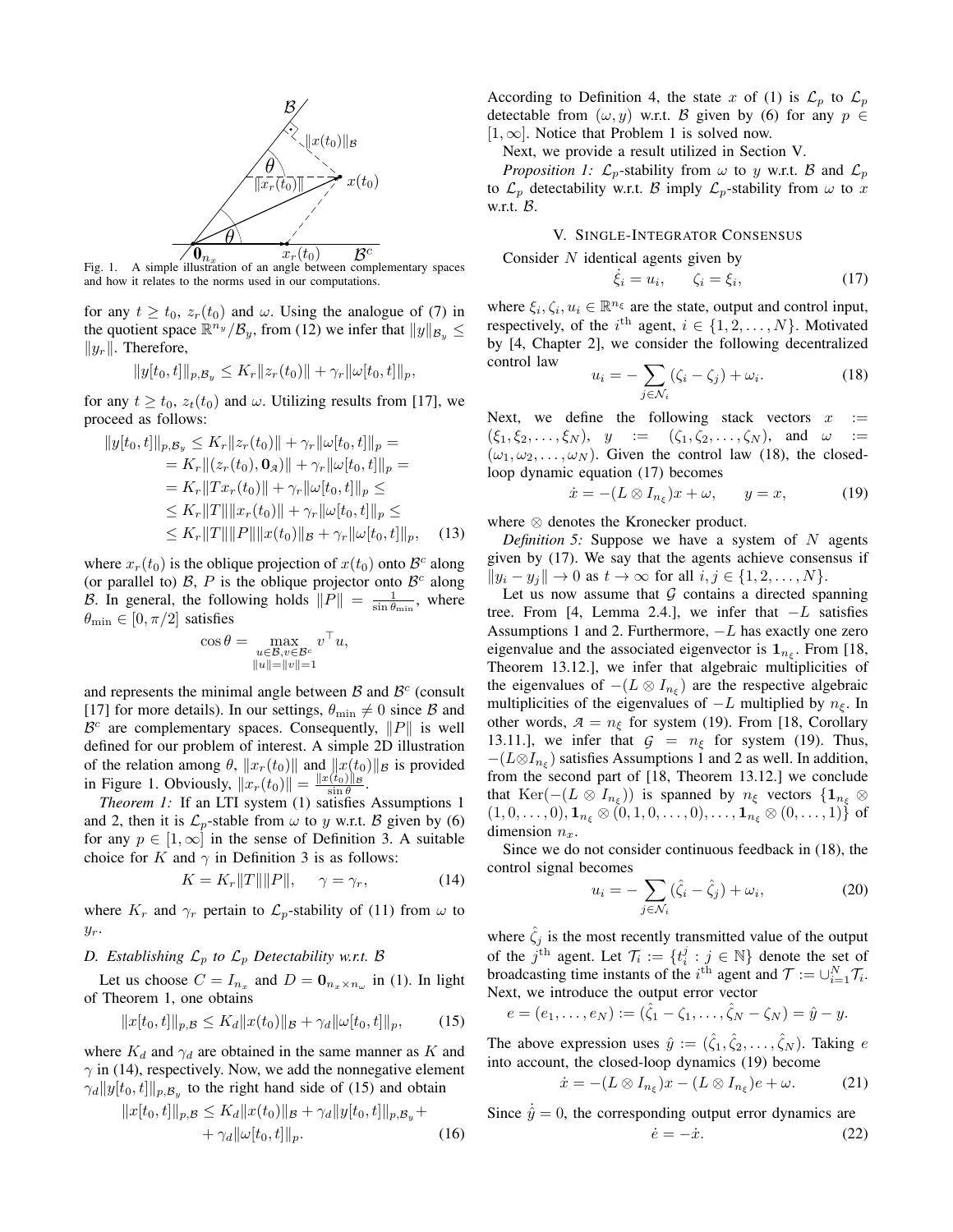In what follows, we design the sets of broadcasting (i.e., communication) instants  $\mathcal{T}_i$ ,  $i \in \{1, 2, ..., N\}$ , such that the agents reach consensus in the sense of Definition 5.

### *A. Designing Broadcasting Instants*

Based on the underlying communication topology and information exchanged in the most recent broadcasting instant, our self-triggering mechanism computes when the next exchange of information should take place in order to reach consensus. The time elapsed before the next broadcasting instant is denoted  $\tau$ . The impact of broadcasting agents' states is as follows: if the  $i^{\text{th}}$  agent broadcasts at time t, the corresponding components of e reset to zero while other components remain unchanged, i.e.,

$$
e_i^+(t) = \mathbf{0}_{n_\zeta}, \qquad e_j^+(t) = e_j(t),
$$
 (23)

for all  $j \in \{1, \ldots, N\}$  such that  $j \neq i$ . In what follows, we assume that broadcasting instants of the agents coincide for the sake of simplicity. Thus,  $\tau$  represents the interbroadcasting interval of each agent, i.e.,  $\tau$  is the same for all agents. If one is concerned with message collisions or synchronicity of the broadcasting instants, the scheduling protocols from [19] should be employed.

Now, let us interconnect dynamics (21) and (22) in order to employ the small-gain theorem [1]. To this end, we upper bound the output error dynamics (22) as follows:

$$
\bar{e} = \overline{(L \otimes I_{n_{\xi}})x + (L \otimes I_{n_{\xi}})e - \omega} \preceq A^* \bar{e} + \tilde{y}(x, \omega), \tag{24}
$$

where

$$
A^* = [a_{ij}^*] := \max\{|c_{ij}^*|, |c_{ji}^*|\},
$$
  
\n
$$
\tilde{y}(x,\omega) := \overline{(L \otimes I_{n_{\xi}})x - \omega}.
$$
\n(25)

In (25), we use  $L \otimes I_{n_{\xi}} = [c_{ij}^*]$ . Notice that  $A^* \in \mathcal{A}_{n_e}^+$ and  $\tilde{y}: \mathbb{R}^{n_x} \times \mathbb{R}^{n_\omega} \to \mathbb{R}^{n_e}$  is a continuous function. With this choice of  $A^*$  and  $\tilde{y}$ , the upper bound (24) holds for all  $(x, e, \omega) \in \mathbb{R}^{n_x} \times \mathbb{R}^{n_e} \times \mathbb{R}^{n_\omega}$  and all  $t \in \mathbb{R}$ .

*Theorem 2:* Suppose that  $\tau \in (0, \tau^*)$ , where  $\tau^* := \frac{\ln(2)}{\|A^*\|}$ . Then, the output error system (22) is  $\mathcal{L}_p$ -stable from  $\tilde{y}$  to  $e$ for any  $p \in [1,\infty]$  with a gain

$$
\gamma_e = \frac{\exp(\|A^*\|\tau) - 1}{\|A^*\|(2 - \exp(\|A^*\|\tau))}.
$$
 (27)

Next, take  $(\omega, e)$  to be the input and  $\tilde{y}$ , obtained in Theorem 2, to be the output of the dynamics (21). We point out that  $\tilde{y}$  is an auxiliary signal used to interconnect (21) and (22), but does not exist physically. Notice that  $\tilde{\mathbf{y}}$  is not linear in x and  $\omega$  as required in Theorem 1.

*Proposition 2:* Assume that system (21) with the input  $(\omega, e)$  and output  $y^{\dagger} := (L \otimes I_{n_{\xi}})x - \omega$  is  $\mathcal{L}_p$ -stable w.r.t B with some constant K and gain  $\gamma$ . Then, the system (21) with the input  $(\omega, e)$  and output  $\tilde{y}$  given by (26) is  $\mathcal{L}_p$ -stable w.r.t B with the same constant K and gain  $\gamma$ .

Now, due to Theorem 1 and Proposition 2, this LTI system is  $\mathcal{L}_p$ -stable w.r.t.  $\mathcal{B} = \text{Ker}(-(L \otimes I_{n_{\xi}}))$  from  $(\omega, e)$  to  $\tilde{y}$ for any  $p \in [1,\infty]$ . A corresponding gain, obtained via (14) for example, is denoted  $\gamma$ . Notice that systems (21) and (22) are interconnected as depicted in Figure 2.

*Theorem 3:* If the interbroadcasting interval  $\tau$  in (27) is such that  $\gamma \gamma_e$  < 1, then the single-integrator consensus



Fig. 2. Interconnection of the nominal and output error dynamics. Jumps of e occur when  $t \in \mathcal{T}$ .

problem is  $\mathcal{L}_p$ -stable from  $\omega$  to  $(x, e)$  w.r.t.  $(\mathcal{B}, \mathbf{0}_{n_e})$  for given  $p \in [1,\infty].$ 

*Remark 1:* Notice that  $\gamma_e(\tau)$  in (27) is a monotonically increasing function of  $\tau \in [0, \tau^* )$ . In addition, notice that  $\gamma_e(0) = 0$ . Due to Theorem 1, we know that  $\gamma < \infty$ . Since our goal is to design  $\tau$  such that  $\gamma \gamma_e(\tau) < 1$ , we first find  $\tau'$  such that  $\gamma \gamma_e(\tau') = 1$ , and then compute  $\tau = \kappa \tau'$ , where  $\kappa \in (0, 1)$ . Due to monotonicity of  $\gamma_e(\tau)$ , the obtained  $\tau'$  is strictly positive; hence,  $\tau = \kappa \tau'$  is strictly positive. Consequently, the unwanted Zeno behavior [6] is avoided.

#### *B. Switching Communication Topologies*

Since the number of agents is  $N$ , there exists only a finite number, say  $m$ , of topologies that contain a directed spanning tree. Herein, such topologies are called admissible topologies. From the discussion below Definition 5, we conclude that Ker $(-(L \otimes I_{n_{\xi}}))$  is time invariant even though the topologies may be time-varying. Now, one can consider each of  $m$  associated reduced systems  $(11)$  and conclude that these individual systems are GES uniformly in  $t_0$ . Applying the methodology of [19, Section V] to these individual systems and merging the obtained results with the results derived herein, we obtain the following:

*Theorem 4:* Consider the family of m admissible topologies with the self-triggered broadcasting from Subsection V-A implemented. Then there exists a constant  $\tau_a$  such that single-integrator consensus problems are ISS from  $\omega$  to  $(x, e)$ w.r.t.  $(\mathcal{B}, \mathbf{0}_{n_e})$  for every switching signal  $\sigma$  with average dwell-time  $\tau_a$ .

In a sense, self-triggering combines attributes of both the time- and event-triggered control paradigm [9]. As suggested by [9], combinations of these two paradigms are often beneficial. Basically, upon arrival of up-to-date information, control signals are updated, the subsequent broadcasting instant is computed in order to preclude destabilizing events (a feature of event-triggering), and the update mechanism commits to the computed subsequent broadcasting instants (a feature of time-triggering). Since papers on self-triggering typically assume state feedback, the subsequent broadcasting instant is routinely computed based on up-to-date state measurements [12], [13]. This type of self-triggering is termed statetriggering. However, the subsequent broadcasting instant can be determined upon both the state and input information [20] or upon promises made by agents [21] as well. Even though the latter update scheme is labeled team-triggering, both of these update schemes are variants of self-triggering.

In the self-triggered update scheme presented herein, the computation of  $\tau$  via Theorem 3 precludes the small-gain condition from being compromised (refer to [11] for more about this triggering event) and the update scheme commits to the computed  $\tau$ . Because this paper investigates LTI